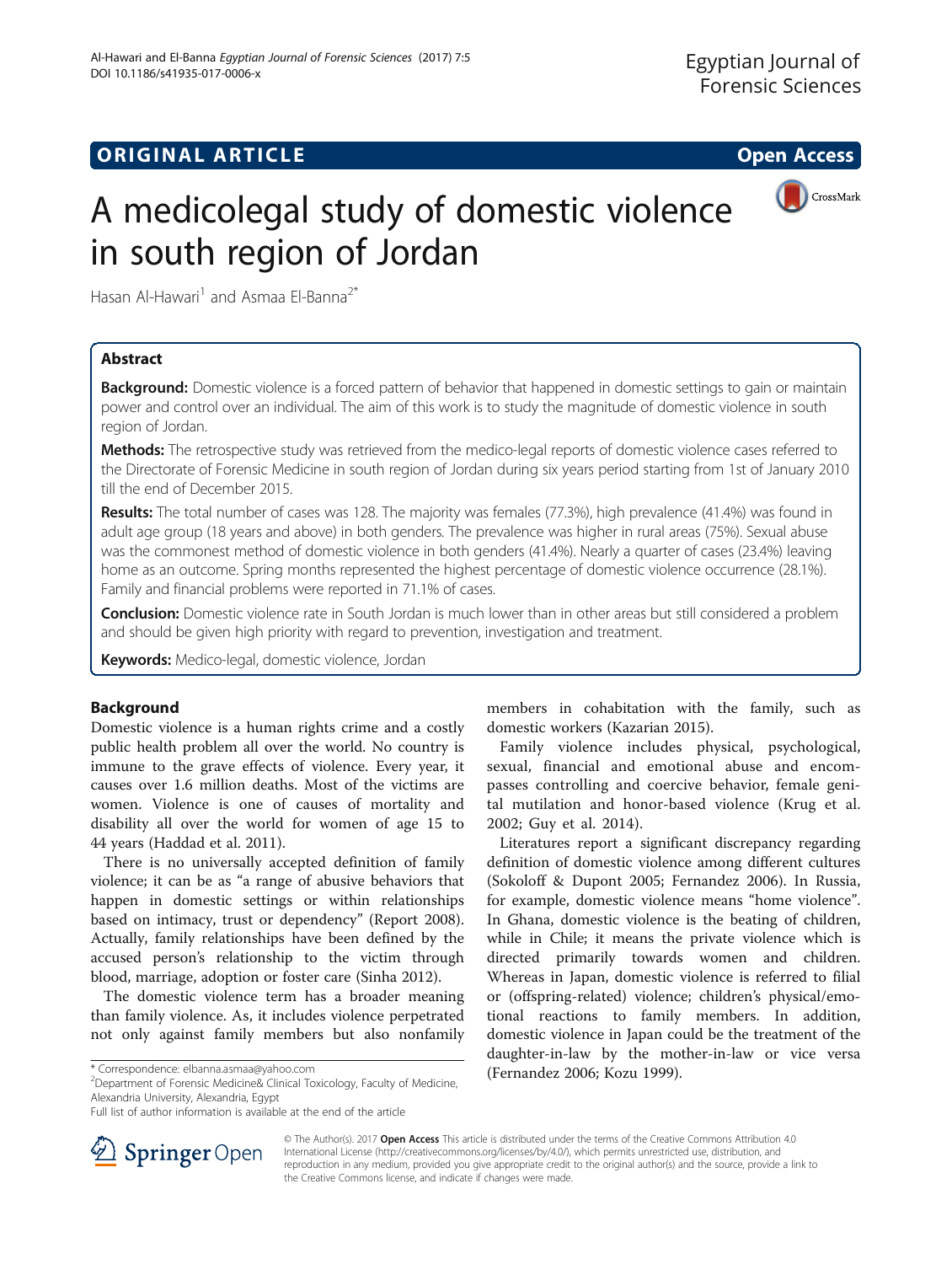Domestic violence was ranked first type among various types of violence (Faramarzi et al. [2005\)](#page-10-0). Child maltreatment commonly accompanies domestic violence and the rates of co-occurrence range from 30% to 60% (Kelleher et al. [2006\)](#page-10-0).

The south region of Jordan includes four governorates (Karak, Tafileh, Ma'an and Aqaba), the percentage of population living in this area constitutes 9.4% of all Jordanian population (626, 200 people) although the south region constitutes 50.45% of total surface area of Jordan (Department of Statistics (DOS [2013](#page-10-0); Hunaiti et al. [2014](#page-10-0)).

The Jordanian social culture accepts the use of violence with children or women as a kind of discipline, and this acceptance is supported by cultural and social norms. (Al-Badayneh [2012;](#page-10-0) Gharaibeh & Al–Ma'aitah [2002](#page-10-0)) Okour and Hijazi [\(2009\)](#page-10-0) (Okour & Hijazi [2009](#page-10-0)) found that university students were significantly influenced by witnessing and exposure to family violence.

There is a widespread underreporting of domestic violence cases internationally. Estimates of violence within the family context are difficult to obtain due to conventional perceptions, that violence within the family context is not considered violence (Yoshihama [2002](#page-10-0)). Moreover, the social behavior and norms in Eastern societies state that relationships and family ties are highly important even when the costs of these exceed the benefits (Fernandez [2006\)](#page-10-0).

Violence is a problem that exists in Jordan and its actual size is not known due to lack of documentation and underreporting (Gharaibeh et al. [2008](#page-10-0)). Without good accurate information, prevention programs cannot be developed. So, the aim of the present work is to study the magnitude of the problem of domestic violence in south region of Jordan as regard prevalence and rate of domestic violence, socio-demographic data of the victims, risk factors, date, types and outcome of violence.

## Subjects and Methods

The research was a retrospective study. The data was retrieved from the medico-legal reports of domestic violence cases referred to the Directorate of Forensic Medicine in south region of Jordan during a period of six years starting from 1st of January 2010 till the end of December 2015. The total number of cases reported to the police as domestic violence cases during the whole period of study was 170. All of them were alive. Factual cases were 128 while the remaining 42 cases were claims known either by presence of fabricated wounds or by victims confession of these false allegations.

The subjects in the present study were categorized into four groups; first group was preschool children, the second group was children between school age (6 years) and below the mean age of puberty (12 years), the third group was those between the mean age of puberty

(12 years) and below legal adulthood age, lastly, the fourth group was the adult age group.

All individuals included in the current study were Jordanians. All domestic violence records were thoroughly reviewed for the following information:

- Socio-demographic data of the victim, including age, sex, residence and risk factors like family or financial problems, family disintegration, study or mental problems and work as a servant.
- Date of violence accident, further divided according to the season.
- Type of violence accident.<br>• Results of forensic examin
- Results of forensic examination, including type of physical abuse (whether using blunt or sharp instrument or burn), also the type of sexual abuse (whether rape or sodomy).
- Immediate complications were recorded while delayed outcome of abuse was obtained after a period of follow up in certain situations as cases of rape for fear of pregnancy and cases of major trauma for fear of development of infirmity and the period of follow up differed according to the case.

Official approval was obtained from Directorate of Forensic Medicine of south region, Jordan. Complete confidentiality was ensured all through the study procedure. The study protocol was approved by the ethical committee of Alexandria Faculty of Medicine.

## Statistical analysis

Data collected were organized, tabulated, and statistically analyzed using the SPSS software package version 20 to obtain mean and standard deviation. Student t- test was used for comparison between two means. Chi square test was used to study significant association between two qualitative variables. P value less than 0.05 was considered statistically significant (Kirkpatrick & Feeney [2013\)](#page-10-0).

## Results

## Prevalence and rate of domestic violence cases

The total number of cases was 128 along the six years of the present study. So, the average rate of domestic violence per year was 4.08/100,000 population.

#### Age and sex

Table [1](#page-2-0) illustrates that the age and sex distribution of domestic violence cases. 77.3% were females  $(n = 99)$ and 22.7% were males  $(n = 29)$ , with female to male sex ratio of 3.4: 1. Females outnumbered males in all studied years as shown in Fig. [1](#page-2-0). The mean age of cases was  $15.85 \pm 8.63$  years. There was a statistically significant difference between males and females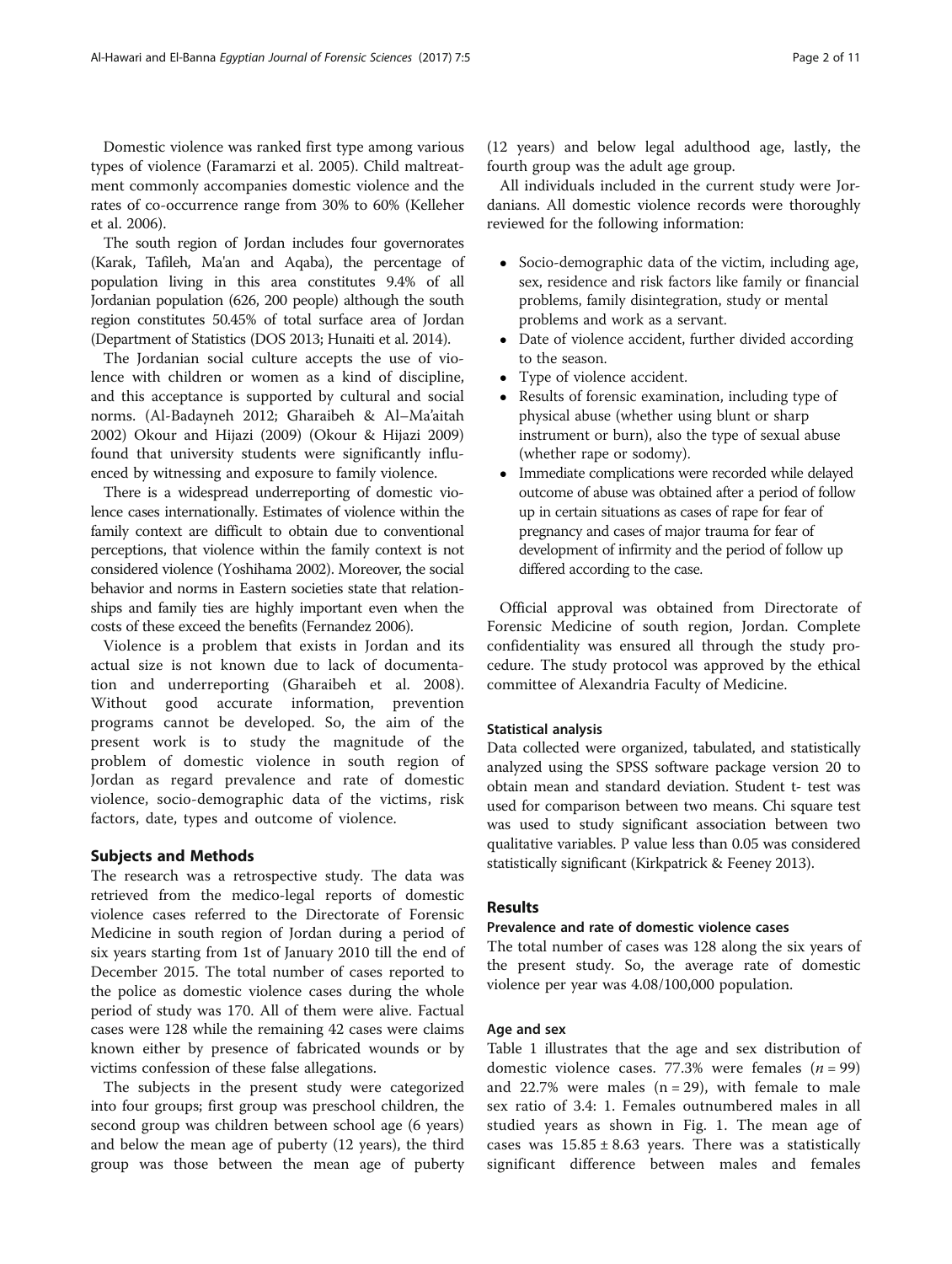<span id="page-2-0"></span>Table 1 Age comparison between male and female cases of domestic violence in south region, Jordan ( $n = 128$ )

|           |  | number % Range (years) Mean $\pm$ SD t  |                                | P-value |
|-----------|--|-----------------------------------------|--------------------------------|---------|
| Male 29   |  | 22.7 41 (5-46)                          | $14.22 \pm 10.35$ 1.982 0.049* |         |
| Female 99 |  | 77.3 43.5 $(1.5 - 45)$ 17.49 $\pm$ 6.92 |                                |         |
| Total 128 |  | $100$ 44.5 (1.5-46) $15.85 \pm 8.63$    |                                |         |
|           |  |                                         |                                |         |

regarding age  $(P < 0.05)$ . None of cases of elderly abuse was encountered in the present study.

Table 2 shows that the highest frequency of domestic violence occurred in age group 18 years and above which accounted for 41.4%, followed by those in age group from 12 to below 18 years. There was a highly statistically significant difference between males and females regarding age groups ( $p = 0.000^*$ ), where females markedly outnumbered males in age groups from 12–18 years and age group 18 years and above.

## Residence of victims

the present study revealed that 75% of domestic violence victims reside rural houses while 19.5% of cases reside urban houses. The remaining 5.5% of cases live in shelters.

#### Season of domestic violence

Figure 2 illustrates that the highest percentage of studied cases (28.1%) occurred during the spring months, then they decreased through winter and summer months (25.8% and 25% respectively), to reach 21.1% in autumn months.

#### Risk Factors

Figure [3](#page-3-0) demonstrates that family and financial problems accounted for the 71.1% of all risk factors of domestic violence, followed by family disintegration (15.5%). Moreover, risk factors related to the victim like studying problems which represented 6.3% and mental



Table 2 Relation between age groups and gender in cases of domestic violence in south region, Jordan ( $n = 128$ )

| Age<br>group   | Sex  |        | Total |       | $X^2$  | $P$ -value |
|----------------|------|--------|-------|-------|--------|------------|
|                | Male | Female |       | %     |        |            |
| $<$ 6 $y$      | 4    | 4      | 8     | 6.25  |        |            |
| $6 - 12$ ys    | 12   | 13     | 25    | 19.55 | 18.177 | $0.000*$   |
| $12 - < 18$ ys | 8    | 34     | 42    | 32.8  |        |            |
| $\geq$ 18ys    | 5    | 48     | 53    | 41.4  |        |            |
| Total          | 29   | 99     | 128   |       |        |            |

P-value was considered significant (\*) if  $\leq 0.05$ 

problem (5.5%) or being a servant which accounted for 1.6% of cases.

## Type of violence

#### Method of violence

sexual abuse was the most common method of domestic violence in both genders (41.4%), followed by psychic and physical abuse (24.2%, 21.9% respectively). Then neglect accounted for 8.6% of cases and lastly mixed sexual and physical abuse accounted for 3.9% of cases (Fig. [4](#page-3-0)).

#### Type of violence in relation to age

Table [3](#page-4-0) shows that physical abuse was the commonest type of domestic violence committed in the young age groups (below six years and from 6 to 12 years), while the incidence of sexual abuse assaults increased with increasing age, where sexual abuse accounted for the highest percentage of abuse in older age groups (from 12 to 18 years and  $\geq$  18 years). None of cases of neglect occurred in age group of 18 years and above. There was a highly statistical significant association between age group of the studied cases and the type of violence, where  $P = 0.000^*$ .

#### Type of violence in relation to gender

There was a highly statistical significant relation between gender and the type of domestic violence, where  $X^2 =$ 33.15,  $P = 0.0000$ <sup>\*</sup>. Physical abuse represented the

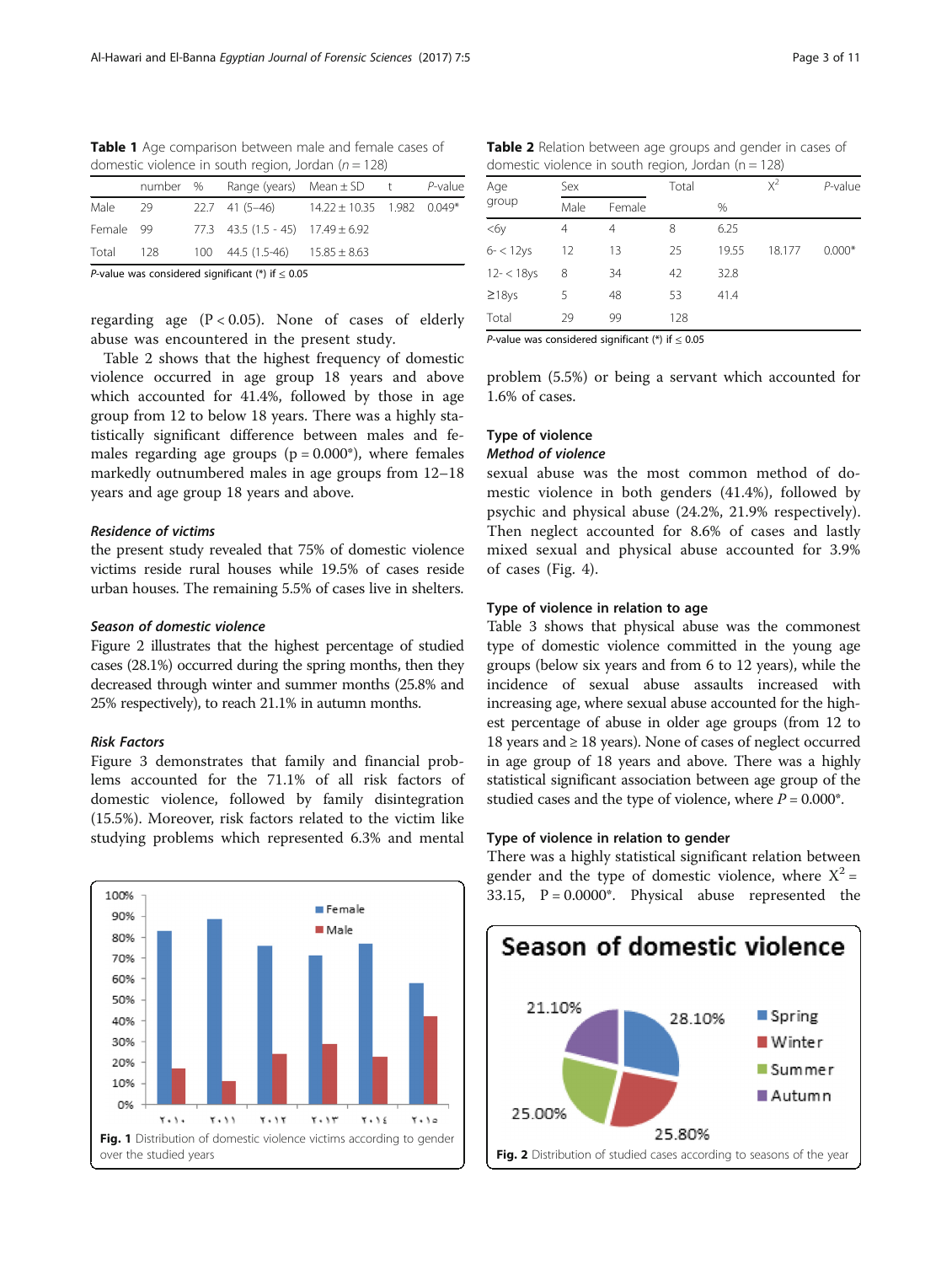<span id="page-3-0"></span>Al-Hawari and El-Banna Egyptian Journal of Forensic Sciences (2017) 7:5 Page 4 of 11



commonest type of abuse committed in males (58.6%), moreover, only one case of psychic abuse and none of cases of mixed sexual and physical abuse were reported in males, while sexual abuse was the most frequent type of abuse committed in females (45.4%) followed by psychic abuse (30.3%). The study revealed that females were more than six times as likely as males to be a victim of sexual assault (6.25:1). (Table [4\)](#page-4-0)

Table [5](#page-5-0) shows that there was a highly statistical significant relation between risk factor and the type of domestic violence, where  $X^2 = 36.08$ ,  $P = 0.003^*$ . All mentally retarded cases were abused physically and the two servant cases were sexually abused. Nearly half of cases with family disintegration risk had sexual abuse.

#### **Outcome**

The present study revealed that leaving home was the commonest outcome of domestic violence (23%), followed by occurrence of hymenal tears in sexual abuse cases (20%). Moreover, illegal pregnancy occurred in 12.5% of domestic violence victims. Anal tears accounted for 10% of overall outcome. In addition, a combined hymenal and anal tear occurred in 15.5 years old female victim (Fig. [5](#page-5-0)).

As regard outcome, Table [6](#page-6-0) shows that there was a highly statistical significant relation between age group and outcome, where  $X^2 = 58.64$ ,  $P = 0.0000^*$ . The highest percentage of skin scars (45.5%) was reported among



those with age group from 6 to 12 years. On contrary, the highest percentages of hymenal tears and leaving home were recorded in older age group 18 years and above (65.5% and 56.7% respectively).

Table [7](#page-6-0) shows that there was a highly statistical significant relation between gender and outcome, where  $X^2 = 64.79$ , P = 0.0000<sup>\*</sup>. The highest percentage of skin scars occurred among males (72.7%), while 81.8% of cases with speech and psychic disorders were females. Moreover, all cases of leaving home were females. Males constituted 61.5% of all cases of sodomy.

Table [8](#page-7-0) shows that there was a highly statistical significant relation between type of violence and outcome, where  $X^2 = 316.99$ ,  $P = 0.0000^*$ . It was recorded that 78.5% of physically abused victims developed skin scars and 80.6% of psychic abuse cases leaving their home as an outcome. Regarding sexually abused victims, it was recorded that 41.5% of them had hymenal tears and 30.2% of them had illegal pregnancy.

## Data related to forensic examination Type of physical abuse

Forensic examination revealed that majority of cases were abused by blunt instruments manifested as patterned abrasions and bruises (71.5%), while seven victims out of 28 cases were abused by intentional burns (25%). Only one case was abused using sharp instrument in Al-Karak shelter for mentally disabled persons (Figs. [6, 7,](#page-7-0) [8, 9](#page-8-0), [10](#page-8-0)).

## Type of sexual abuse

During examination of cases, it was found that 26 cases had recent torn hymen while 16 cases had torn hymen with illegal pregnancy, 12 cases with recent anal tears denoting recent sodomy, while one case showed signs of habitual sodomy. There was also 15.5 years old female victim showed combined abuse (old hymenal tear together with habitual sodomy) (Figs. [11](#page-8-0), [12](#page-9-0)).

## **Discussion**

In Arab world, domestic violence and abuse is a hidden or masked epidemic. The tragic abuse and neglect of children, spouses, and elderly within the domestic setting is an important cause of long-term problems for families and communities (Kazarian [2015\)](#page-10-0). Domestic violence has inter-generational consequences resulting in repetition of abusive and violent behaviors. Children experienced domestic abuse display increased fear, depression, aggression as well as high levels of antisocial behavior, which can persist into adulthood (Guy et al. [2014\)](#page-10-0).

The total number of cases was 128 along the six years of the present study. So, the average rate of domestic violence per year was 4.08/100,000 population. This is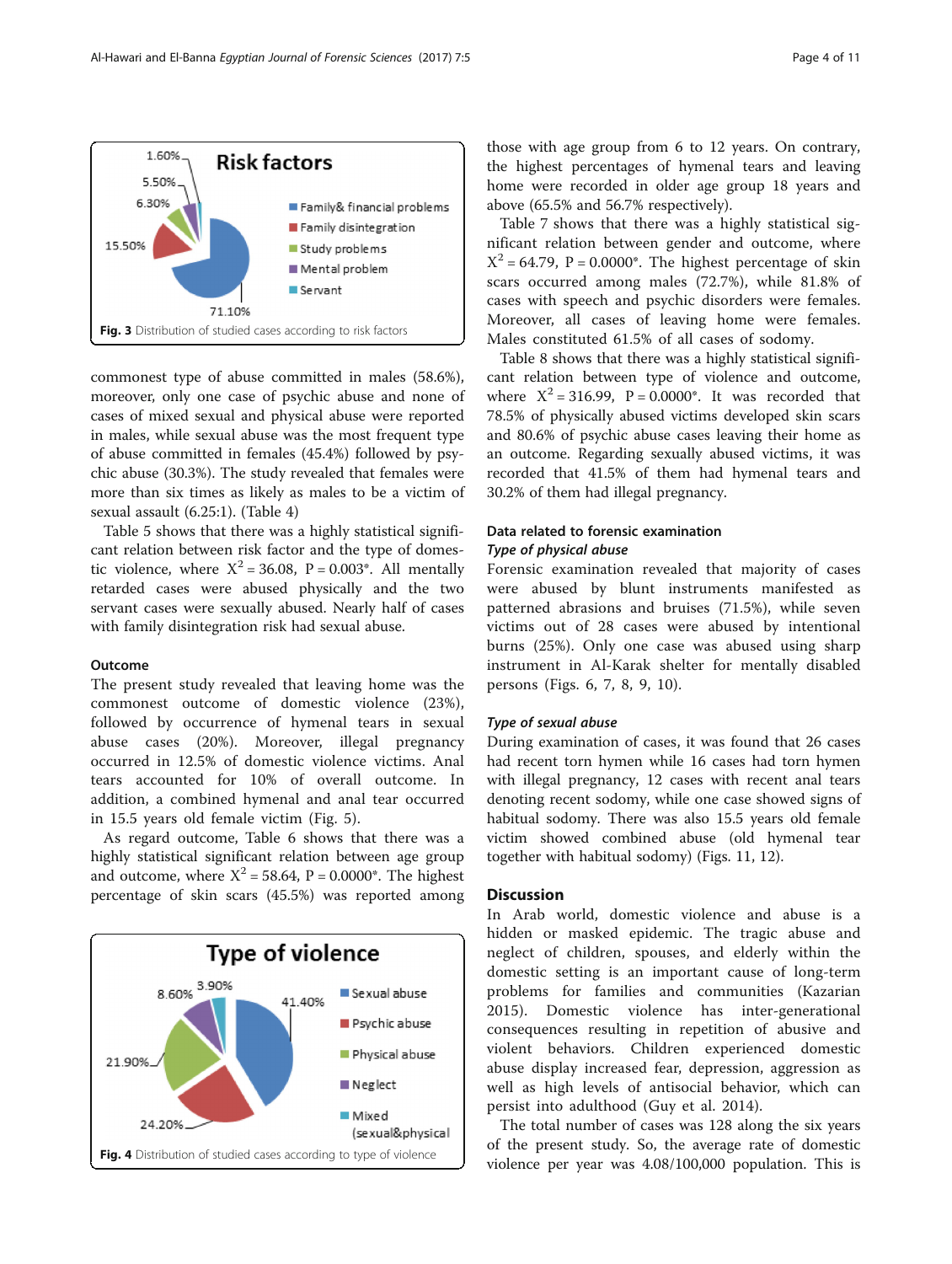| Age           | Type     |        | Total                               | $X^2$ | $P$ -value |     |        |          |
|---------------|----------|--------|-------------------------------------|-------|------------|-----|--------|----------|
| group         | Physical | Sexual | Mixed (physical& sexual)<br>Psychic |       | Neglect    |     |        |          |
| $<$ 6 $y$     |          |        | 0                                   |       |            | 8   |        |          |
| $6 - < 12$ ys | 10       |        | 0                                   | 3     |            | 25  | 35.151 | $0.000*$ |
| $12 < 18$ ys  |          | 21     |                                     | 12    |            | 42  |        |          |
| $>18$ ys      | 10       | 26     | ₹                                   | 14    | $\Omega$   | 53  |        |          |
| Total         | 28       | 53     | $\sim$                              | 31    |            | 128 |        |          |

<span id="page-4-0"></span>Table 3 Relation between age groups and type of violence

lower than the rate had been recorded about children victims of severe neglect and violence in Amman from 1998 to 2001 which was a rate of 1.2 per 1,000. This was also low if compared to the standard international rate of 4 per 1,000 (Gharaibeh et al. [2007](#page-10-0)).

This may be explained by the culture of south Jordan that consider notification to authorities is a shameful behavior or may be due to lack of data base, also the use of traditional solving of domestic troubles in Arabian sitting may have a role.

Minimal data is known about violence against females in the Arab society (Btoush & Haj-Yahia [2008\)](#page-10-0) and most literatures on violence against females are confined to the Western societies.

The reluctance of females to report domestic violence and ask for help, can be due to a lot of factors such as lack of available services for victims of violence, the expected harm to the reputation of females and families and the fear from generalized negative stigma attached to the victim of violence and the other family members. In addition to women's belief that nothing will be changed whatever she did. Asking for help might be considered as a woman revolution against her husband and family, which might cost her a lot of negative familial and social consequences such as divorce (Haj-Yahia [2000](#page-10-0); Al-Badayneh [2005\)](#page-10-0).

Since women's participation in the labor force is minimal, that women's financial dependence on men, fear of losing their children, a lack of family support, and the social stigma of divorce compels a lot of women to accept and remain in violent relationships (Clark et al. [2012\)](#page-10-0).

Abu Ghazaleh [\(2008\)](#page-10-0) reported that the main three reasons for hiding the family violence from others are fear of family fragmentation, hazard of having to abandon children in case of divorce, and fear of harming the family's reputation.

Moreover, the reduced levels of detection of child maltreatment and subsequent reporting may be attributed to inability or reluctance of children to report their victimization due to their small ages and immature stage of development whether physical, mental and cognitive, together with lack of experience and fear of consequences (Kesner et al. [2009](#page-10-0)).

It is worth noting that none of cases of elderly abuse was recorded in the present work and this indicates the respect of elderly in south region of Jordan.

Regarding to type of violence in relation to age and sex, the distribution of domestic violence cases showed that female to male sex ratio was 3.4: 1 and females outnumbered males in all studied years. There was a statistically significant difference between males and females regarding age (P < 0.05). In consistence, Walker ([1999](#page-10-0)) (Walker [1999](#page-10-0)) recorded that the single most powerful risk factor for becoming a victim of violence is to be a female.

This finding was consistent with literature on domestic violence in Jordan indicating that females are more likely to be subjected to violence than male members of the family (Araji & Carlson [2001](#page-10-0)). Similar result was reported in Canada, where 7 in 10 (70%) victims of police-reported family violence were girls or women (Sinha [2012\)](#page-10-0).

Al-Badayneh [\(2012\)](#page-10-0) (Al-Badayneh [2012\)](#page-10-0) stated that the distribution of power in a Jordanian family is

Table 4 Relation between gender and type of violence among the studied cases

|                  | Type     |        |                         |         |         | Total | $X^2$ | $P$ -value |
|------------------|----------|--------|-------------------------|---------|---------|-------|-------|------------|
|                  | Physical | Sexual | Mixed(physical& sexual) | Psychic | Neglect |       |       |            |
| Male no. %       | 17       | 8      | 0                       |         | 3       | 29    | 33.15 | $0.000*$   |
|                  | 58.6%    | 27.6%  | 0.00%                   | 3.5%    | 10.3%   | 100%  |       |            |
| Female $no. = %$ | 11       | 45     |                         | 30      | 8       | 99    |       |            |
|                  | 11.1%    | 45.4%  | 5.1%                    | 30.3%   | 8.1%    | 100%  |       |            |
| Total no.        | 28       | 53     |                         | 31      |         | 128   |       |            |
| $\%$             | 21.9%    | 41.4%  | 3.9%                    | 24.2%   | 8.6%    | 100%  |       |            |

P-value was considered significant (\*) if  $\leq 0.05$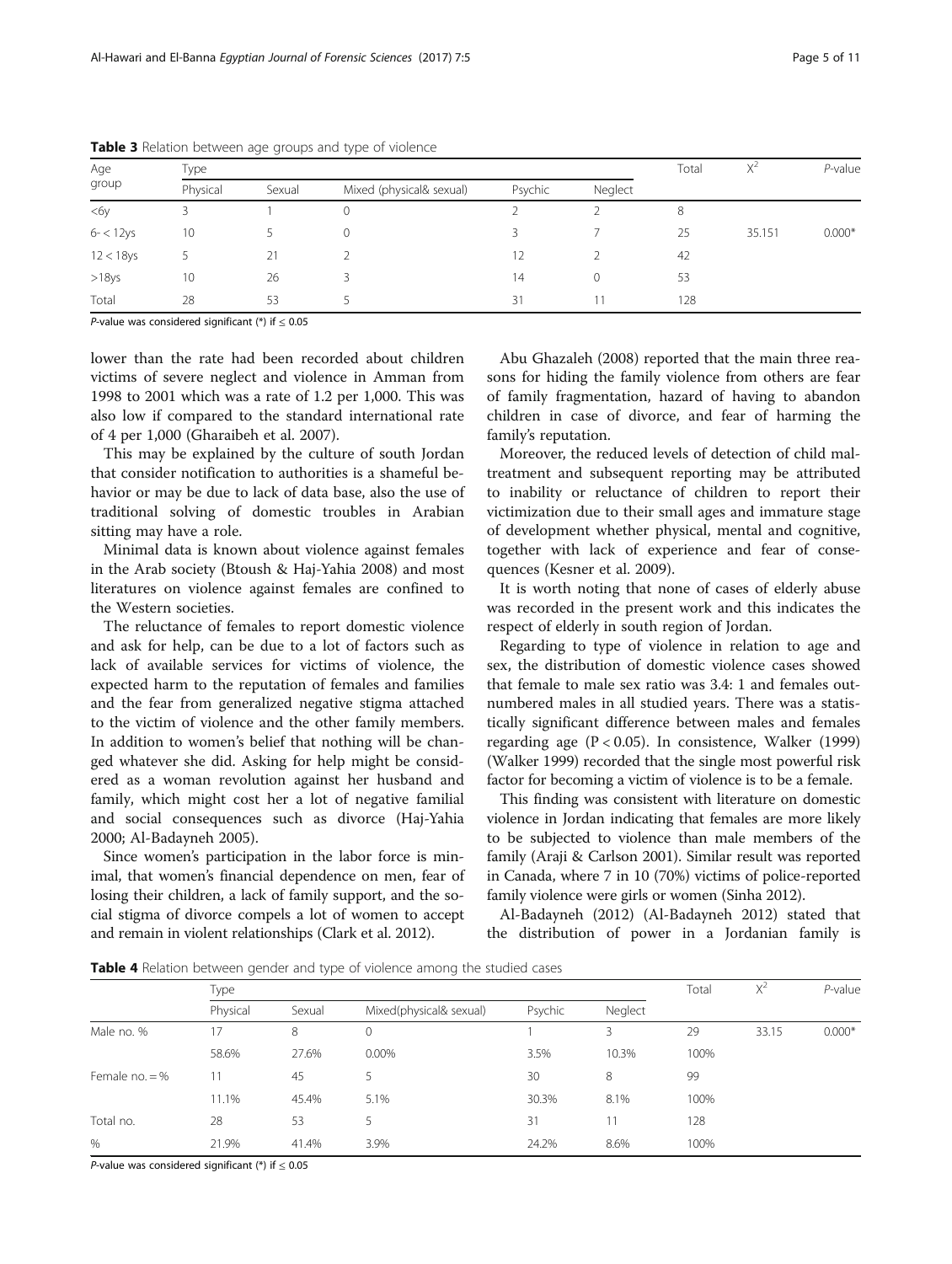| Type                    | Risk Factor                | Total          | $X^2$                          | $P$ -value   |             |     |       |          |
|-------------------------|----------------------------|----------------|--------------------------------|--------------|-------------|-----|-------|----------|
|                         | family &financial problems | Study problems | family disintegration &poverty | servant      | - MR        |     |       |          |
| Physical                | 17                         |                |                                | 0            |             | 28  | 36.08 | $0.003*$ |
| Sexual                  | 39                         |                | 9                              |              | $\mathbf 0$ | 53  |       |          |
| Mixed (Physical&Sexual) | - 3                        |                |                                | 0            | 0           | 5   |       |          |
| Neglect                 | 8                          | 0              |                                | $\mathbf{0}$ | $\mathbf 0$ | -11 |       |          |
| Psychic                 | 24                         |                |                                | $\Omega$     | $\circ$     | 31  |       |          |
| Total                   | -91                        | 8              | 20                             |              |             | 128 |       |          |

<span id="page-5-0"></span>Table 5 Relation between risk factor and type of violence among the studied cases

hierarchic, where men are superior while women and children are subordinates. Masculinity in many cultures is associated with power and domination. The father abused everyone, the mother abused her children, then the male children abused the female children. Furthermore, honor crimes, early marriages, gender inequality and deprivation of right to inheritance are all practiced in Jordanian society (Darwazeh [2008\)](#page-10-0).

Studies in developing countries recorded high rates of acceptance of wife beating, reaching up to 69% of Jordanian women (Haj-Yahia [2002;](#page-10-0) Clark et al. [2009](#page-10-0)). Khawaja and Hammoury ([2008](#page-10-0)) stated the factors associated with the acceptance of or justifying wife beating include young age, rural residence, agricultural work sector, low job status, low level of education, low household income and previous history of divorce or separation.

Yoshihama and Dabby ([2015\)](#page-10-0) stated that in violence against male partner, females commonly weren't the primary aggressors, but rather defending themselves and/or their children, or using revengeful violence.

The subjects in the current study were categorized into four groups; first was preschool group as schools offer a vehicle for social interaction, developing one's identity, and building their self-esteem and confidence and may provide much needed support and protection (Mullender & Morley [1994\)](#page-10-0). The second group was between school age (6 years) and the mean age of puberty (12 years), the third group was between the



mean age of puberty and legal adulthood age to detect if risk of sexual type of abuse increase at adolescence age or not?, and the last group was adult age group.

The present study showed that there was a highly statistically significant difference between males and females regarding age groups  $(p = 0.000^*)$ , where females markedly outnumbered males in age groups from 12–18 years and age group 18 years and above. While the rate of victimization was equal in both sexes in earlier age groups (below 6 years and from 6 years to below 12 years).

Similar results were reported by Sinha [\(2012\)](#page-10-0) (Sinha [2012](#page-10-0)) in Canada, where the rates of family violence were similar in boys and girls below three years of age, after that the rates started to diverge and the difference widened. These higher rates of family violence among girls and women, especially as they age, may be attributed to their much higher risk of sexual violence and presence of gender inequality in a patriarchal community.

The present study revealed that 75% of domestic violence victims reside rural houses while 19.5% of cases reside urban houses. The remaining 5.5% of cases live in shelters. This may reflect the importance of education level for a secure livelihood for the family as people live in rural and bedouin areas are mostly low educated or not educated at all (Al-Matalka [2009](#page-10-0); Hocagil et al. [2016\)](#page-10-0).

The highest percentage of studied cases (28.1%) occurred during the spring months, then they decreased through winter and summer months (25.8% and 25% respectively), to reach 21.1% % in autumn months.

There may be a relation between spring and aggravation of mood disorders, as manifested by increasing hospital admissions, mood disorder severity, electroconvulsive therapy use, and worsening of depression scores (Goodwin & Jamison [2007;](#page-10-0) Postolache et al. [2010\)](#page-10-0). This could be explained by bioclimatic theory as seasonal variation in bright light, photoperiod, and environmental temperature, may induce adverse changes in neurotransmitter systems. Seasonal changes in neurotransmitter systems were previously reported by Maes et al. [\(1995](#page-10-0)) (Maes et al. [1995\)](#page-10-0) where a precursor of serotonin; called plasma L-tryptophan (a neurotransmitter involved in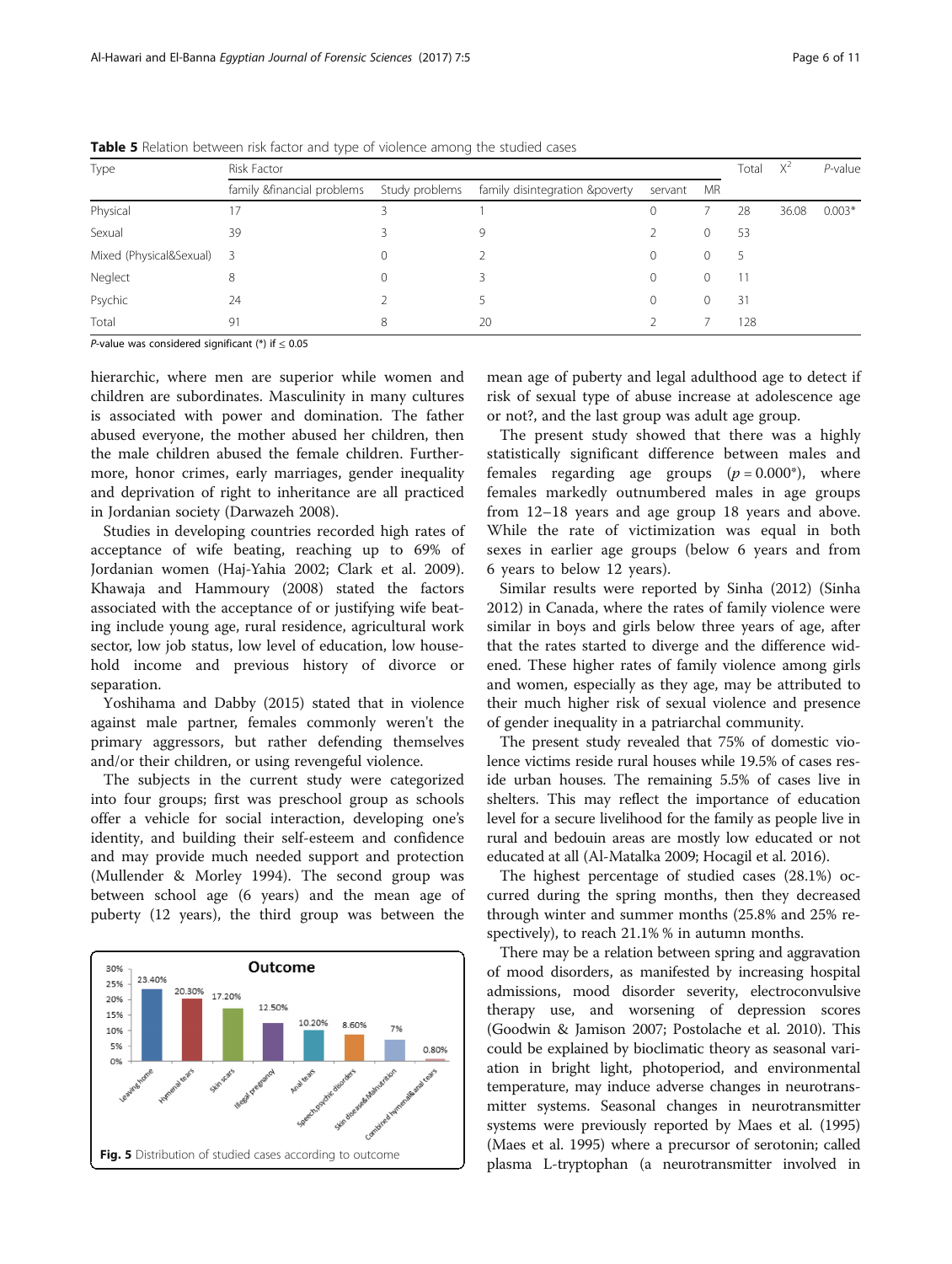<span id="page-6-0"></span>Table 6 Relation between age group and outcome among the studied cases

|                 | Outcome    |                  |                                |                 |              |                      |           |                                                 |             |       |          |
|-----------------|------------|------------------|--------------------------------|-----------------|--------------|----------------------|-----------|-------------------------------------------------|-------------|-------|----------|
| Age (Y)         | Skin scars | Hymenal<br>tears | Skin diseases,<br>Malnutrition | Leaving<br>home | Anal<br>Tear | Illegal<br>Pregnancy | disorders | Speech, psychic Combined hymnal<br>& anal tears |             |       |          |
| $<6$ No. %      | 3 13.6%    | 3.8%             | 2 2 2 . 2 %                    | 1 3.3%          | 0 0.0%       | $0.0\%$              | 19.1%     | $0.0\%$                                         | 8           | 58.64 | $0.000*$ |
| $6 - 12$ No. %  | 10 45.5%   | 2 7.6%           | 5 55.6%                        | 0 0.0%          | 3 2 3%       | $0.0\%$              | 5 45.5%   | $0.0\%$                                         | 25          |       |          |
| $12 - 18$ No. % | 3 13.6%    | 6 23.1%          | 2222%                          | 12 40%          | 5 38 5%      | -10                  | 3 27 3%   | 1 100%                                          | 42          |       |          |
| $>18$ No. %     | 6 27.3%    | 17 65.5%         | 00.0%                          | 17.56.7%        | 5 38.5%      | - 6                  | 2 18.1%   | $0.0\%$                                         | 53          |       |          |
| Total No. %     | 22 100%    | 26 100%          | 9 100%                         | 30 100%         | 13 100%      | 16 100%              | 11 100%   | 100%                                            | 128<br>100% |       |          |

depression pathophysiology); has a trough during spring months. Alternative biological factors have been proposed as triggers of violence in spring, such as the marked tree pollen peaks in spring that may cause seasonally increased cytokine production in respiratory tract resulting in exacerbation of mood disturbance in spring (Postolache et al. [2005](#page-10-0); Guzman et al. [2007\)](#page-10-0).

The current work reported that family and financial problems accounted for the 71.1% of all risk factors of domestic violence, followed by family disintegration (15.5%). This finding is congruent with the study carried out by Al-Matalka ([2009\)](#page-10-0) ; as family with low income or non-fixed income are more exposed to violence. Moreover, the study revealed other risk factors which are related to the victim; like studying or educational problems which represented 6.3% and mental problem (5.5%) or servants which accounted for 1.6% of cases. Violence is a highly complex phenomenon resulting from the interaction of many factors like biological, social, cultural, economic and political (Krug et al. [2002\)](#page-10-0).

Unemployment rate accounted for 12.5% according to Jordan's official department of statistics, but the rate is more than double that among people under 30, who represent nearly 70% of the population. On the other hand, education and literacy rates account for 90% of population which is considered high compared with other countries with similar incomes, but a gender gap still exists in illiteracy rates (females at 8.3% compared to 3.4% for males) (Department of Statistics (DOS [2013](#page-10-0)).

Araji and Carlson [\(2001\)](#page-10-0) (Araji & Carlson [2001](#page-10-0)) reported that increased exposure of Jordanian to western culture through television, music, clothes and travel results in a conflict between traditional and modern ideas which may serve to increase the rate of family violence, especially to females.

Although Jordan has conservative Islamic values, drug abuse is increased and penetrated not only the capital city of Jordan; Amman, but also into villages and rural areas. As young people constitutes a significant proportion of Jordan's together with increased use of nicotine, which is considered a gateway drug for alcohol, marijuana, and other drug abuse in addition to Jordan geographic location as lies in the path of drug exporters and buyers in Israel, Syria and Saudi Arabia (Haddad et al. [2010\)](#page-10-0).

Regarding the type of violence, sexual abuse was the most common method of domestic violence in both genders (41.4%), followed by psychic and physical abuse (24.2%, 21.9% respectively). Psychic abuse was diagnosed and registered in the records after careful history taking, victim interrogation and then psychiatric examination of these cases. Victims may appear shy, with undue fear, stammering speech, depressed with loss of eye contact, poor behavioral control, low self-esteem, with personality and conduct disorders. Evidence of neglect was seen

Table 7 Relation between gender and outcome among the studied cases

| Sex    | Outcome                                                        |                  |                                |                 |              |                      |                              |                                    | Total    | $X^2$ | $P$ -value |
|--------|----------------------------------------------------------------|------------------|--------------------------------|-----------------|--------------|----------------------|------------------------------|------------------------------------|----------|-------|------------|
|        | Skin scars                                                     | Hymenal<br>tears | Skin diseases,<br>Malnutrition | Leaving<br>home | Anal<br>Tear | Illegal<br>Pregnancy | Speech, psychic<br>disorders | combined (hymenal<br>& anal) tears |          |       |            |
| Male   |                                                                |                  |                                |                 |              |                      |                              |                                    |          |       |            |
| No. %  | 16 72.7%                                                       | 0.00%            | 3 3 3 3 3 %                    | $0.0\%$         | 8 61.5%      | $0.00\%$             | 2 18.2%                      | $0.0\%$                            | 29 22.6% | 64.79 | $0.000*$   |
| Female |                                                                |                  |                                |                 |              |                      |                              |                                    |          |       |            |
|        | No. % 6 29.3%                                                  | 26 100%          | 6 66.7%                        | 30 100%         | 5 38.5%      | 16 100%              | 9 81.8%                      | 100%                               | 99 77.4% |       |            |
| Total  |                                                                |                  |                                |                 |              |                      |                              |                                    |          |       |            |
|        | No. % 22 100%                                                  | 26 100%          | 9 !00%                         | 30 100%         | 13 100%      | 16 100%              | 11 100%                      | 1 100%                             | 128 100% |       |            |
|        | $0.11.1$ $0.07.1$ $0.07.1$ $0.07.1$ $0.07.1$ $0.07.1$ $0.07.1$ |                  |                                |                 |              |                      |                              |                                    |          |       |            |

P-value was considered significant (\*) if  $\leq 0.05$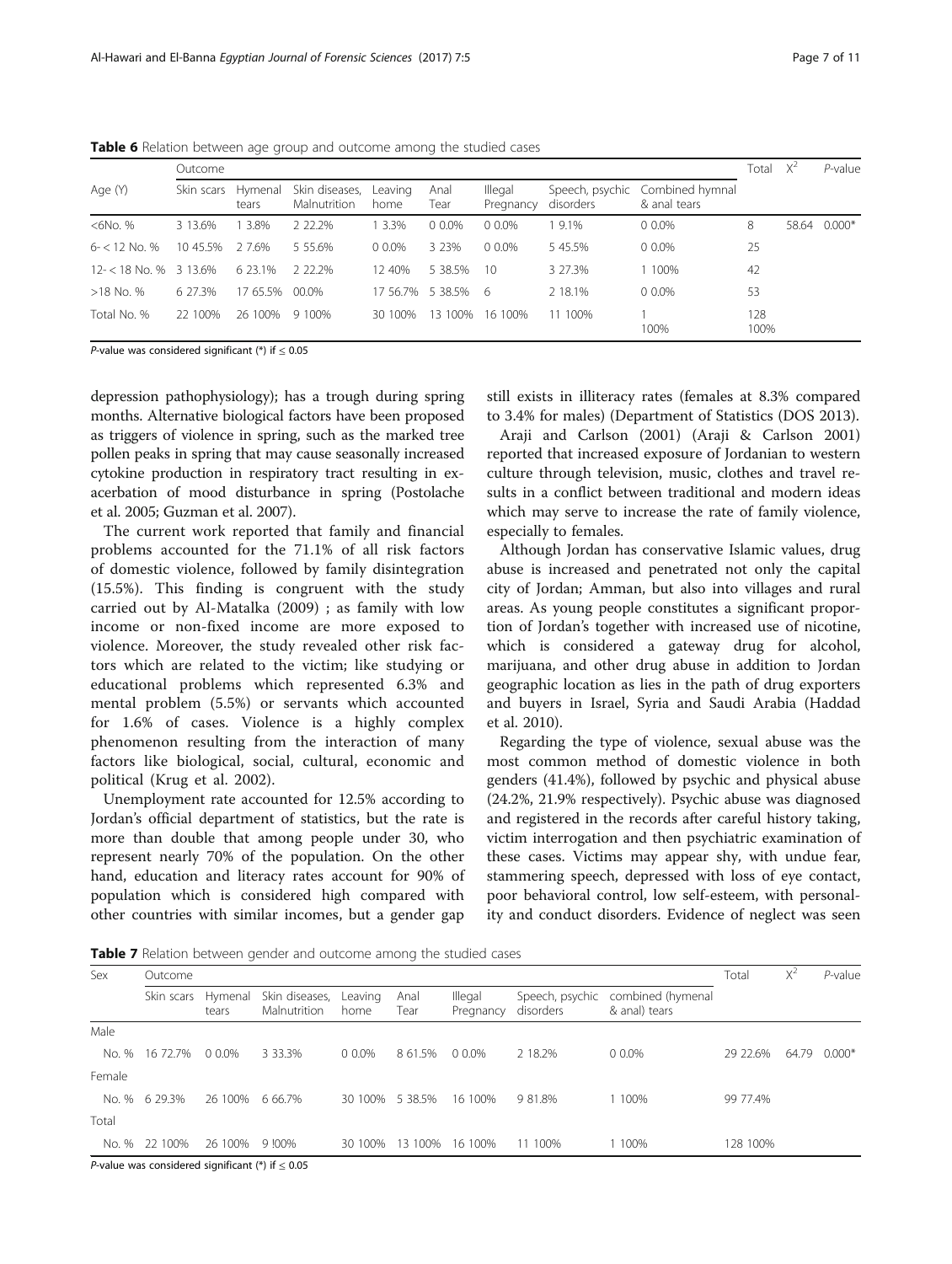| Type                      | Outcome |                        |                                |                 |              |                           |                                 |                                    |     |               | $P$ -value |
|---------------------------|---------|------------------------|--------------------------------|-----------------|--------------|---------------------------|---------------------------------|------------------------------------|-----|---------------|------------|
|                           | Skin    | Hymenal<br>scars tears | Skin diseases,<br>Malnutrition | Leaving<br>home | Anal         | Illegal<br>Tear Pregnancy | Speech,<br>psychic<br>disorders | combined (hymenal & anal)<br>tears |     |               |            |
| Physical                  | 22      | $\overline{0}$         | $\circ$                        | 3               | $\mathbf{0}$ | $\Omega$                  | 3                               | $\mathbf 0$                        | 28  | 316.99 0.000* |            |
| Sexual                    | 0       | 22                     | $\mathbf 0$                    | 2               | 12           | 16                        | 0                               |                                    | 53  |               |            |
| Mixed(Physical &Sexual) 0 |         | $\overline{4}$         | $\mathbf 0$                    | 0               |              | $\mathbf{0}$              | $\mathbf{0}$                    | $\mathbf 0$                        | 5   |               |            |
| Neglect                   | 0       | $\mathbf 0$            | 9                              | $\circ$         | $\circ$      | $\overline{0}$            |                                 | $\mathbf 0$                        | 11  |               |            |
| Psychic                   | 0       | $\mathbf{0}$           | $\mathbf{0}$                   | 25              | $\circ$      | $\mathbf{0}$              | 6                               | $\mathbf{0}$                       | 31  |               |            |
| Total                     | 22      | 26                     | 9                              | 30              | 13           | 16                        | 11                              |                                    | 128 |               |            |

<span id="page-7-0"></span>Table 8 Relation between type of violence and outcome among the studied cases

in 8.6% of cases as extensive dental caries, severe diaper dermatitis, neglected wound care, bald scalp areas related to severe malnutrition. Lastly mixed sexual and physical abuse accounted for 3.9% of cases. While in a study in Irbid city and Balka (in north Jordan) psychic abuse had the highest prevalence among all types of abuse (Al-Nsour et al. [2009\)](#page-10-0). This may be explained by higher education, better financial condition or more civilization at north.

Sexual violence has a profound impact on the physical, mental, sexual and reproductive health of the victims. These consequences are seen both immediately and many years after the assault. Mortality associated with sexual violence may occur through suicide, HIV infection, unsafe abortion and murder, either during the attack or subsequently in "honor killings" crimes (Krug et al. [2002;](#page-10-0) Akinlusi et al. [2014](#page-10-0)).

The physical abuse was the commonest type of domestic violence committed in the young age groups (below 6y and from 6 to 12 years), while the incidence of sexual abuse assaults increased with increasing age, where sexual abuse accounted for the highest percentage of abuse in older age groups (from 12 to 18 years and  $\geq$  18 years). None of cases of neglect occurred in age group of 18 years

and above. There was a highly statistical significant association between age group of the studied cases and the type of violence, where  $P = 0.000$ <sup>\*</sup>.

Similarly, Kirschner and Wilson [\(2001](#page-10-0)) (Kirschner & Wilson [2001\)](#page-10-0) reported that young children were most at risk of physical abuse, whereas the highest rates of sexual abuse were among children who have reached puberty or adolescence. Mostly, boys are the victims of physical punishment and beating more often than girls, while girls are at higher risk of infanticide, sexual abuse and neglect (Hunter et al. [2000](#page-10-0)). This also coincides with other studies in Egypt and Palestine, where the highest percentage of sexual abuse cases was distributed across middle childhood and early adolescence (Aboul-Hagag & Hamed [2012;](#page-10-0) Elgendy & Hassan [2013](#page-10-0); Haj-Yahia & Tamish [2001](#page-10-0)).

The present study revealed a highly statistical significant relation between gender and the type of domestic violence. Physical abuse represented the commonest type of abuse committed in males (58.6%), while sexual abuse was the most frequent type of abuse committed in females (45.4%) followed by psychic abuse (30.3%). Moreover, only one case of psychic abuse was reported in males. Females were more than six times as likely as males to be a victim of sexual assault (6.25:1) either as a sole assault (45.4%) or mixed with physical one (5%).



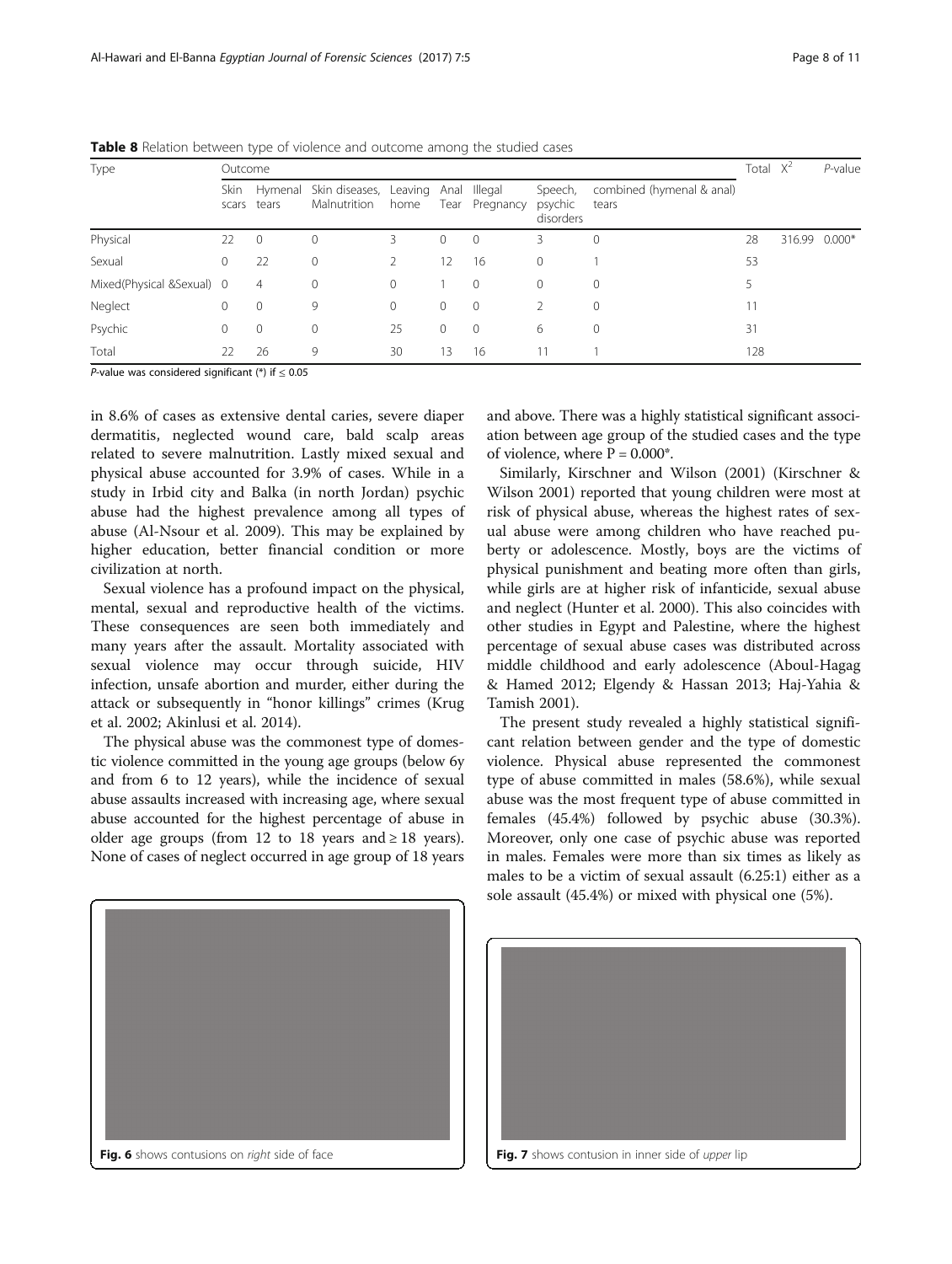<span id="page-8-0"></span>

Similarly, females in Canada were more than four times as likely as boys to be a victim of sexual assault or other sexual offences committed by a family member (Sinha [2012](#page-10-0)).

The present study revealed a highly statistical significant relation between risk factor and the type of domestic violence. All mentally retarded cases were abused physically and the two servant cases were sexually abused as this vulnerable population has no ability to leave abusive relationships. Mental health problems might be a risk factor for repetitive violence as described by Barnett [\(2001\)](#page-10-0). The current study showed that nearly half of cases of family disintegration became sexually





abused victims which may be due to lack of adequate supervision.

The present study revealed that leaving home was the commonest outcome of domestic violence due to constant anxiety, gloomy future, hopelessness, pessimism, sense of insecurity, and lack of goal in life. Actually domestic violence negatively affects all members of the family who are brought up in hostility and increases the

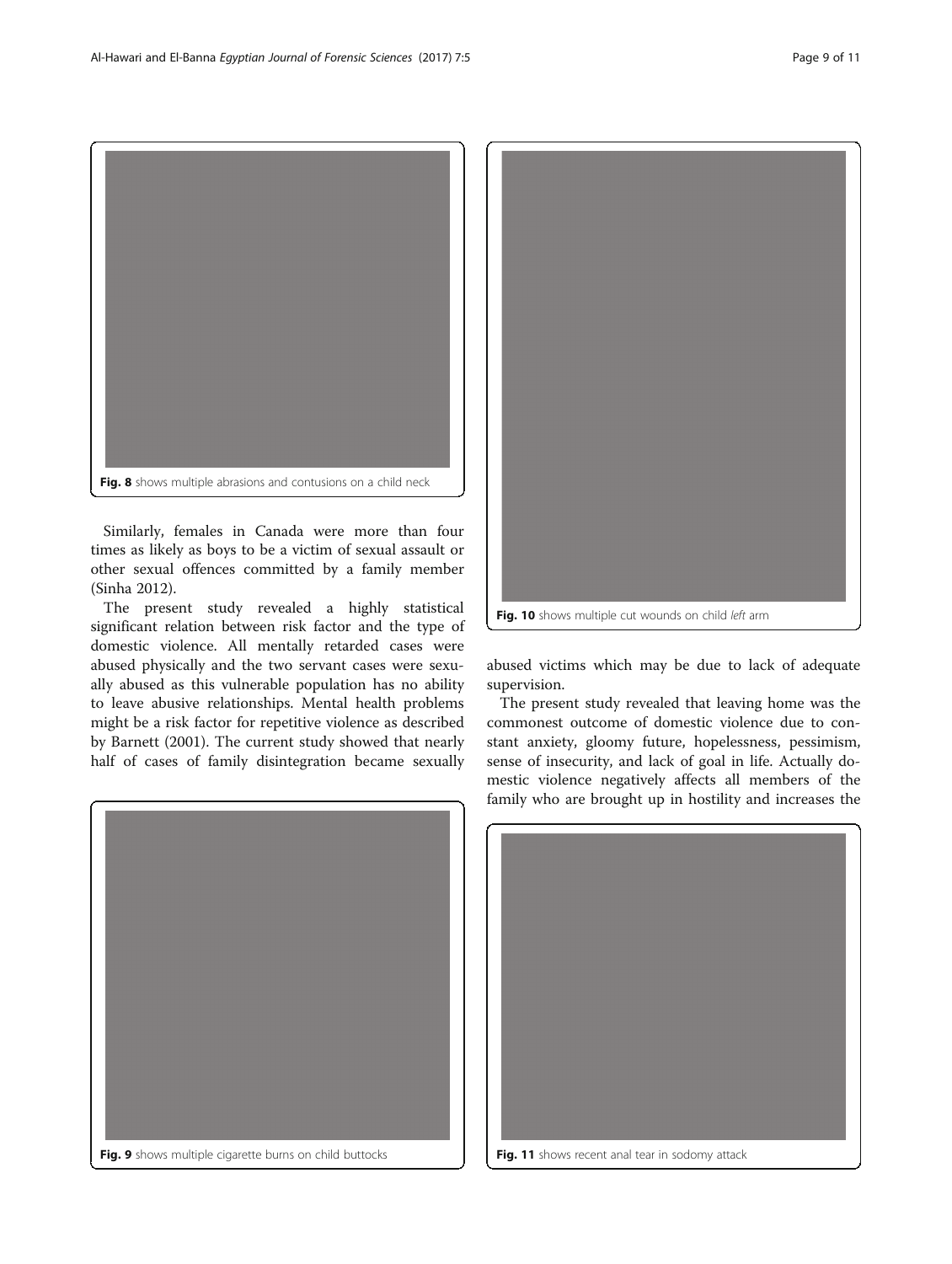chances of divorce, broken homes and other social problems. (Al-Matalka [2009](#page-10-0))

Nearly one fifth of cases had hymenal tears i.e. lost their virginity and another 12.5% had illegal pregnancy as a consequence of sexual abuse including incest. Anal tears accounted for 10% of overall outcome, while a case of combined hymenal and anal tears was reported in a female victim aged 15.5 years old. These findings were very serious as crimes of honor in Jordan appear to be a significant percentage of total female homicides; and this may be attributed to reduction of penalty of assailants committing crimes of honor in Jordanian law (Hadidi et al. [2001\)](#page-10-0).

The time interval between sexual assaults and disclosure varied widely from less than 24 h to six months (24 weeks pregnancy). This wide variation in the interval of disclosure may be due to threats or fear of stigmatization, violence or even death. The longer the interval between assault and its disclosure, the lower the quantity and quality of forensic evidences, also the higher the risk of negative health outcomes (World Health Organization [2003](#page-10-0)).

There was a highly statistical significant relation between age group and outcome. The highest percentage of skin scars (45.5%) was reported among those with age group from 6 to 12 years. On contrary, the highest percentages of hymenal tears and leaving home outcomes were recorded in older age group 18 years and above (65.4% and 56.6% respectively).

There was a highly statistical significant relation between gender and outcome. The highest percentage of skin scars occurred among males (72.7%) as they are more liable to physical assaults, while all cases of leaving home and 81.8% of cases with speech and psychic disorders were females as they are more sensitive than males.

There was a highly statistical significant relation between type of violence and outcome. It was recorded that 78.5% of physically abused victims developed skin scars and 80.6% of psychic abuse cases leaving their home as an outcome. Regarding sexually abused victims, it was recorded that 41.5% of them had hymenal tears and 30.2% of them had illegal pregnancy. It is worth noting that none of victims died as a consequence of their abuse and this denotes that the abuses were not severe enough to cause death.

## Conclusion

Conclusively, the study highlighted the amplitude of problem of domestic violence in south region of Jordan. Also, it assessed victims' characteristics, types of assaults with their outcome and consequences. The study showed the risk for sexual victimization among adolescents and young girls with a high percentage of post-assault conception.

#### Recommendations

Violence is not inevitable problem and we can do much to prevent it through improving parenting skills; promoting awareness among people about the negative impact of violence on a family. We also should stress the principle of gender equality and the need for safeguarding and providing a secure livelihood for the family through effective prevention strategies performed by government and non-governmental organization services, with enforcement of law legal punishment against domestic violence and honor crimes. The study also recommended more researches to investigate the problems and the cultural effects on violence particularly in rural and Bedouin areas. As the study faced many difficulties regarding data registration in medico-legal reports, a more specific comprehensive scheme is recommended, including data about the offenders and their relation to victims together with the need to address substance use, unemployment and other risk factors of violence among Jordanians to make the process of registration more accurate and convenient.

#### Acknowledgement

We acknowledge The Directorate of Forensic Medicine, South region of Jordan for support of this work.

#### Funding

No organizations have funded this research.

#### Authors' contribution

Role of Dr. HA was collecting the data from Directorate of Forensic Medicine, participation in statistical analysis of the results and reviewing the paper. Role of Dr. AE is giving the idea of the research, writing the paper and participation in statistical analysis. All authors read and approved the final manuscript.

#### Competing interest

The authors declare that they have no competing interests.

#### Ethics approval and consent to participate

Being a retrospective study, official approval was obtained from Directorate of Forensic Medicine of south region, Jordan. Complete confidentiality was ensured all through the study procedure. The study protocol was approved by the ethical committee of Alexandria Faculty of Medicine.

Fig. 12 shows multiple suction bruises on a child body

<span id="page-9-0"></span>